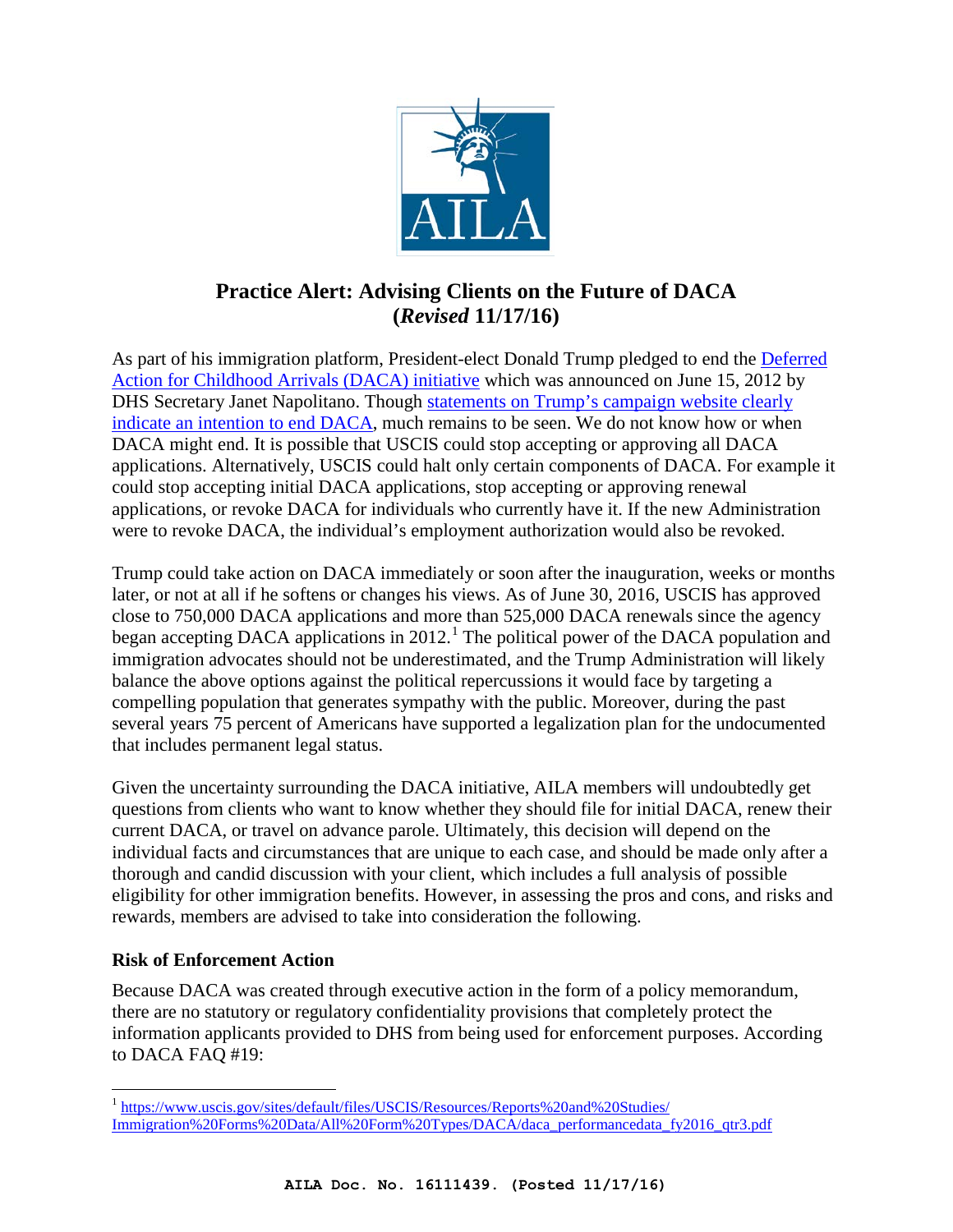#### **Will the information I share in my request for consideration of DACA be used for immigration enforcement purposes?**

Information provided in [a] request is protected from disclosure to ICE and CBP for the purpose of immigration enforcement proceedings unless the requestor meets the criteria for the issuance of a Notice to Appear or a referral to ICE under the criteria set forth in USCIS's Notice to Appear guidance [\(www.uscis.gov/NTA\)](http://www.uscis.gov/NTA). Individuals whose cases are deferred pursuant to DACA will not be referred to ICE. The information may be shared with national security and law enforcement agencies, including ICE and CBP, for purposes other than removal, including for assistance in the consideration of DACA, to identify or prevent fraudulent claims, for national security purposes, or for the investigation or prosecution of a criminal offense. The above information sharing policy covers family members and guardians, in addition to the requestor. This policy, which may be modified, superseded, or rescinded at any time without notice, is not intended to, does not, and may not be relied upon to create any right or benefit, substantive or procedural, enforceable by law by any party in any administrative, civil, or criminal matter.

Thus, information provided in a DACA application may be shared with ICE and CBP for immigration enforcement purposes only if the requestor meets the criteria for NTA issuance, but information may be shared with other law enforcement agencies (including ICE and CBP) for purposes other than removal. "Other purposes" may include identifying and preventing fraud, national security concerns, and the investigation or prosecution of criminal offenses. However, because the FAQ "may be modified, superseded, or rescinded at any time without notice," individuals may not be able to rely on it to protect them from enforcement actions in either the immediate or long-term future.

What we do know is that information pertaining to individuals who have been granted DACA is already known to the government. Therefore, it does not appear that individuals seeking to renew their DACA benefits would incur additional risks by submitting a renewal application. On the other hand, the submission of a new initial application at this time would require the individual to disclose their personal information to DHS and could increase their exposure to any potential enforcement actions the new administration decides to take.

## **Cost and Processing Times**

According to USCIS, initial DACA applications are taking more than 9 months to adjudicate. Thus, if a client decides to file an initial DACA application today, it will not be processed before President-elect Trump takes office on Friday, January 20, 2017. Renewal applications are being processed more quickly, so applications submitted soon may have a chance of being adjudicated before Trump takes any actions to roll back DACA. But the bottom line is that there is no guarantee that any application will be processed timely which means there is a chance that an application fee will be wasted if DACA is rescinded before an application has been processed.

#### **Travel on Advance Parole**

As always, DACA recipients should not travel outside the U.S. if they do not have a current, valid advance parole travel document. For DACA recipients who have not yet applied for advance parole, processing times for Form I-131, Application for Travel Document indicate that